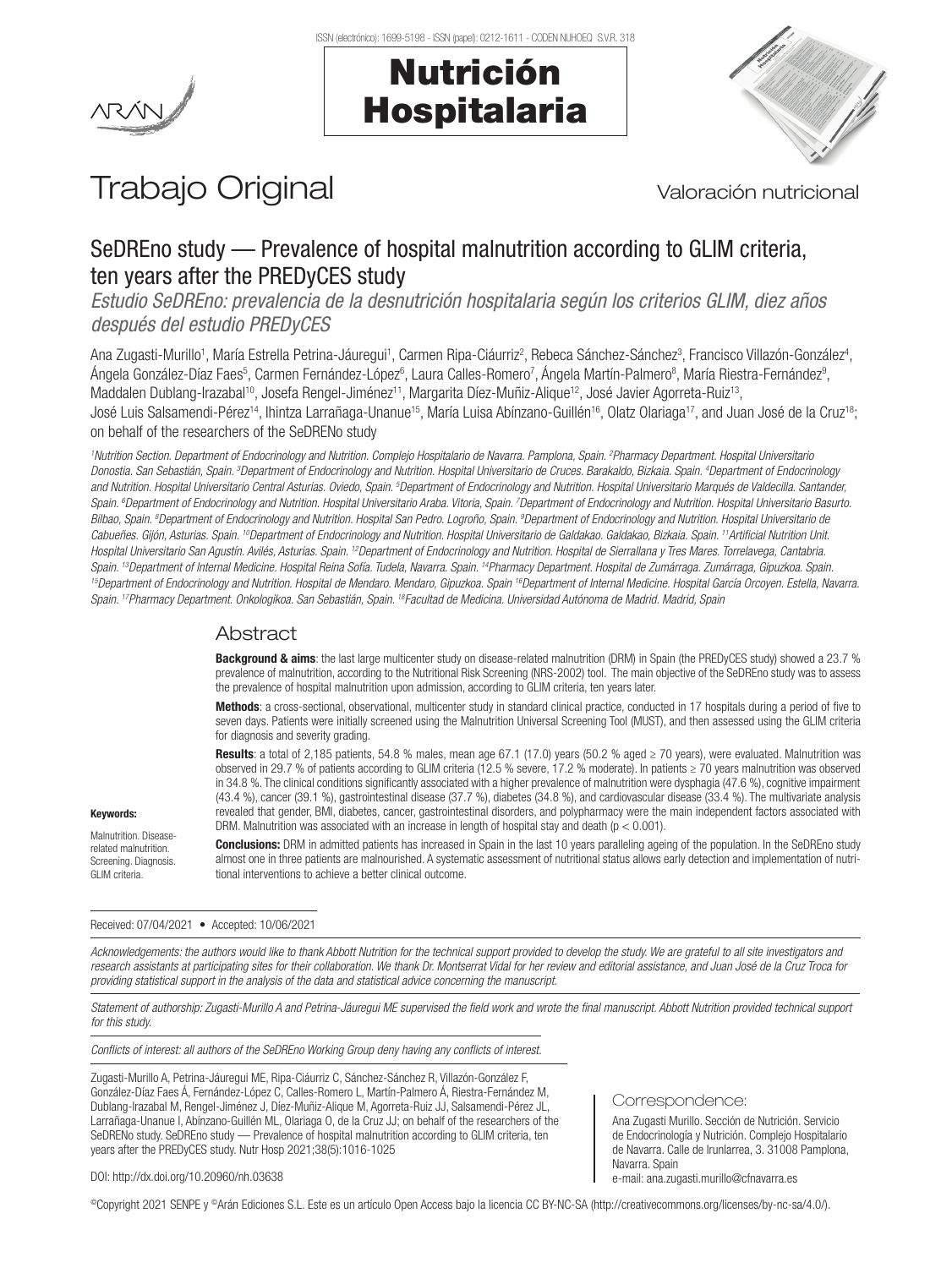# Resumen

Antecedentes y objetivos: el último gran estudio multicéntrico sobre desnutrición relacionada con la enfermedad (DRE) en España (el estudio PREDyCES) mostró una prevalencia de desnutrición del 23,7 % según la herramienta Nutritional Risk Screening (NRS-2002). El principal objetivo del estudio SeDREno fue evaluar la prevalencia de la desnutrición hospitalaria al ingreso según los criterios GLIM diez años después.

Métodos: estudio transversal, observacional, multicéntrico, según la práctica clínica estándar, realizado en 17 hospitales durante un período de cinco a siete días. Los pacientes fueron evaluados inicialmente con la herramienta de detección universal de desnutrición (MUST) y luego con los criterios GLIM para el diagnóstico de DRE y la clasificación de la gravedad.

Resultados: se evaluaron 2185 pacientes, con un 54,8 % de varones, una edad media de 67,1 (17,0) años (50,2 % ≥ 70 años). Se observó desnutrición en el 29,7 % de los pacientes según los criterios GLIM (12,5 % grave, 17,2 % moderada). Entre los pacientes ≥ 70 años se observó desnutrición en el 34,8 %. Las condiciones clínicas asociadas significativamente con una mayor prevalencia de desnutrición fueron la disfagia (47,6 %), el deterioro cognitivo (43,4 %), el cáncer (39,1 %), las enfermedades gastrointestinales (37,7 %), la diabetes (34,8 %) y la patología cardiovascular (33,4 %). El análisis multivariante reveló que el sexo, el IMC, la diabetes, el cáncer, los trastornos gastrointestinales y la polimedicación eran los principales factores independientes asociados a la DRE. La desnutrición se asoció a un aumento de la duración de la estancia hospitalaria y la muerte (p < 0,001).

Palabras clave:

Desnutrición. Desnutrición relacionada con la enfermedad. Cribado. Diagnóstico. Criterios GLIM.

Conclusiones: la DRE en pacientes ingresados ha aumentado en España en los últimos 10 años en paralelo con el aumento del envejecimiento de la población. En el estudio SeDREno, casi uno de cada tres pacientes está desnutrido. La evaluación sistemática del estado nutricional permite la detección e implementación precoces de intervenciones nutricionales para lograr un mejor resultado clínico.

# **INTRODUCTION**

Disease-related malnutrition (DRM) is a common social and health problem that mainly affects persons over the age of 65 years, increases their morbidity, and decreases their quality of life (1). Hospital malnutrition is associated with increased morbidity, mortality, a higher rate of readmission, the need for post-discharge rehabilitation support, and therefore higher healthcare and social costs (2).

In Spain, data published over the past 10 years show that the prevalence of malnutrition in hospitalized patients ranges from 15.6 % to 86 % (1-11). The largest such study was the PREDy-CES study, conducted in 2009, which involved 31 centers and included 1,707 patients, where nutritional status was assessed using the NRS-2002 (Nutritional Risk Screening 2002) tool within 48 hours of admission, which showed a DRM prevalence of 23.7 % in admitted patients (3). Another major multicenter study was the VIDA study, conducted in 1,090 diabetic patients evaluated using the Mini Nutritional Assessment (MNA) tool, where 39.1 % of patients were at risk of malnutrition and 21.2 % were suffering from malnutrition (2). Outside Spain, the EuroOOPS study evaluated 5,051 patients admitted to European hospitals using the NRS-2002 tool, and found 32.6 % of patients at risk of malnutrition (12).

The widely varying prevalence of risk of malnutrition and DRM described in the literature is largely due to differences in the populations studied and in the tools used for screening and diagnosing nutritional status (7).

In September 2018 a new global consensus definition of malnutrition was published by the Global Leadership Initiative on Malnutrition (GLIM), which is composed of representatives from four major academic societies on nutrition from around the world (13). The stated purpose of GLIM is to reach global consensus on the identification and endorsement of criteria for the diagnosis of malnutrition in clinical settings. The GLIM criteria propose assessing phenotypic criteria including body weight change, thinness (low body mass index), and reduced muscle mass, as well as etiologic criteria including poor nutritional intake and disease burden. Furthermore, GLIM criteria also propose classifying malnourished people into two grades (stage 1/moderate, and stage 2/severe). The GLIM criteria offer some advantages over the 2012 ASPEN and 2015 ESPEN criteria. While previous criteria are effective for diagnosing malnutrition, they are less useful for determining the severity of malnutrition. The GLIM criteria are less subjective and more clinically intuitive, and include parameters that are more consistent with the traditional concepts of non-severe and severe malnutrition.

The aims of the present study were: 1) to evaluate the current prevalence of malnutrition in inpatients according to the GLIM criteria, ten years after the PREDyCES study; and 2) to define patients with increased risk factors and clinical parameters related to malnutrition. This is the first large multicenter study published that uses GLIM criteria to define malnutrition in Europe.

#### MATERIALS AND METHODS

# STUDY DESIGN

This was a cross-sectional, observational, multicenter study in standard clinical practice that evaluated the prevalence of hospital malnutrition upon admission using the GLIM criteria. It was conducted at 17 hospitals in five autonomous communities in northern Spain (Asturias, Basque Country, Navarre, Cantabria, and La Rioja) over a period of five to seven days in February 2019 (SeDREno: DRM north week), similar to the study carried out by the British Association for Parenteral and Enteral Nutrition (BAPEN) in 2007 (BAPEN´s Nutrition Screening Week) (14).

Patients were recruited randomly during the first 48 hours after admission at different hospitals. Site-specific lists were drawn up with the number of patients to be recruited, based on the number of admissions during the previous year, in order to improve the representativeness of the sample according to hospital size, and to avoid an imbalanced casemix of recruited patients.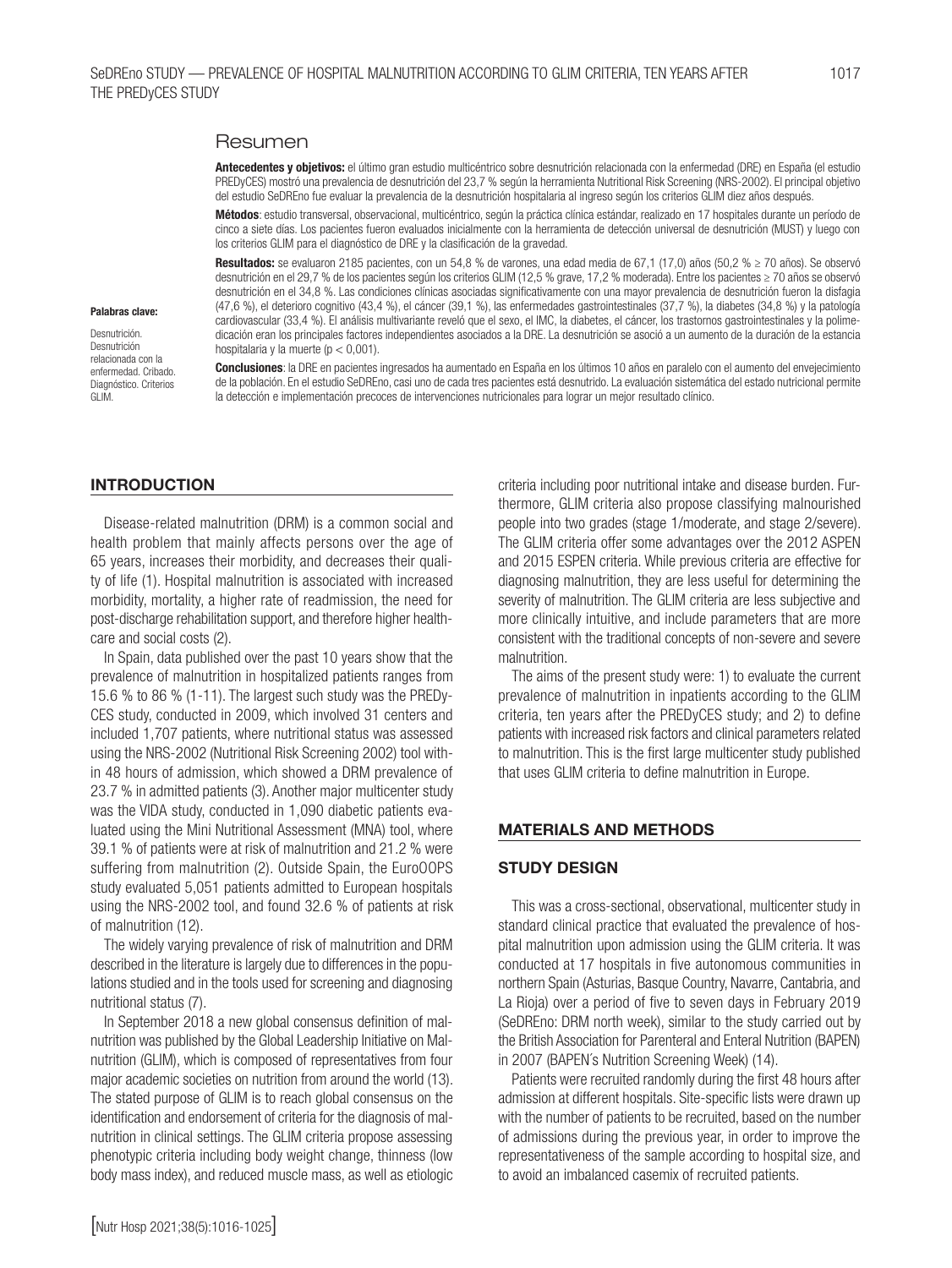We considered the following inclusion criteria: subjects aged 18 years or over, inpatients admitted to hospital within 48 hours before recruitment, and signing a written informed consent for (patient or proxy). The criteria for patient exclusion were: pregnancy; subjects admitted to the intensive care, obstetrics, dermatology, ophthalmology, short-stay, pediatric, emergency, palliative care, burns, psychiatry, or eating disorders units; and patients with a short expected length of stay (< 48 h).

Patients included were subjected to anthropometric measurements as well as a specific malnutrition screening test using the Malnutrition Universal Screening Tool (MUST) within the first 48 hours after admission.

#### SAMPLE SIZE

Sample size for the main prevalence analysis was calculated based on the prevalence of hospital malnutrition according to the PREDyCES study (23.7 %). Taking this prevalence as a reference, and assuming an accuracy of 2.5 % and a significance level of 1 %, a sample of 1,975 patients was required. In order to prevent biased results due to possible differences in malnutrition according to hospital size, groups of hospitals (less than 200 beds, 200- 500 beds, and > 500 beds) were identified to select the sites for inclusion in the study. Thus, 1,681 patients were recruited at large hospitals (> 500 beds), 337 at medium-sized hospitals (200- 500 beds), and 167 patients were included from small hospitals (< 200 beds). The number of patients recruited in each autonomous community was proportional to its population: Basque Country,  $n = 1030$  (47.1 %); Principality of Asturias,  $n = 397$ (18.2 %); Community of Navarre,  $n = 330$  (15.1 %); Cantabria,  $n = 278$  (12.7 %), and La Rioja,  $n = 150$  (6.9 %).

#### VARIABLES AND MEASUREMENTS

Sociodemographic and clinical variables were recorded upon admission: age, sex, educational background, employment status, marital status and place of residence, comorbidities (diabetes, cancer, dysphagia, cardiac, respiratory, gastrointestinal and renal diseases or cognitive impairment), type of admission (emergency/ planned), and department of admission (medical/surgical).

#### Screening and diagnosis of malnutrition

Screening is advised as a first step prior to diagnosis of malnutrition in order to identify persons at risk of malnutrition. The screening tool used was the MUST, a validated nutrition screening tool developed by the BAPEN (15). All patients were screened for nutritional risk and, according to the MUST score obtained, were categorized into: low risk (0 points), intermediate risk (1 point) or high risk (2 or more points).

Height and weight were measured and BMI was calculated for all patients at the time of admission. In cases where the patient

could not be weighed or their height measured, their estimated weight and height were obtained following the routine clinical practice of each center with one of the validated predictive equations (16). The percentage of weight loss in the last 3-6 months was established based on actual data concerning the weight available in the patient's medical history, and the weight provided by the patients themselves or estimated by their physician.

The diagnosis of malnutrition was established according to the GLIM criteria: a combination of at least one phenotypic criterion (percentage weight loss or low body mass index) and one etiologic criterion (inflammation: all patients included had an acute disease/injury or a chronic disease). Loss of muscle mass was not included since this was not routine practice at the time of conducting the study. Following the GLIM criteria, patients were classified into groups of severe malnutrition (weight loss greater than 10 % in the previous six months or BMI  $<$  18.5 kg/m<sup>2</sup> if  $<$  70 years of age or BMI  $<$  20.0 kg/m<sup>2</sup> if  $\geq$  70 years of age), moderate malnutrition (weight loss between 5 % and 10 % in the previous six months or BMI =  $18.5$  to 20.0 kg/m<sup>2</sup> if  $<$  70 years of age or BMI = 20.0 to 22.0 kg/m<sup>2</sup> if  $\geq$  70 years of age), and no malnutrition (weight loss less than 5 % in the previous six months or BMI  $\geq$  20.0 kg/m<sup>2</sup> if  $<$  70 years of age or BMI  $\geq$  22.0 kg/m<sup>2</sup> if ≥ 70 years of age) (13).

#### STATISTICAL ANALYSIS

The statistical analysis was carried out with the SPSS 24.0. software (IBM Corp., SPSS Statistics for Windows, Version 24.0. Armonk, NY, USA). For quantitative variables, first we checked for normal distribution using the Kolmogorov-Smirnov test. If the variable approached Gaussian distribution, the mean and standard deviation and the median and 25<sup>th</sup> and 75<sup>th</sup> percentiles were calculated. For qualitative variables, absolute and relative frequency as percentage of each category are shown.

The MUST questionnaire was used to screen for nutritional status. The prevalence of hospital malnutrition was calculated as the percentage of patients presenting with malnutrition (GLIM criteria) at the time of inclusion with respect to the total number of patients included.

Arithmetic means and standard deviations (SD) were chosen to describe quantitative variables, and frequency and percentage of patients in each category to describe qualitative variables. To analyze the prevalence of hospital malnutrition based on the patients' sociodemographic and clinical factors a dichotomous variable was used, where patients with moderate malnutrition and patients with severe malnutrition were unified.

A logistic regression model was applied to clinically relevant parameters upon admission in order to analyze which variables affected the prevalence of malnutrition in a multivariate way. Variables for inclusion in the model were selected after an analysis of data according to the forward method based on maximum likelihood, and statistical significance was established at  $p = 0.05$ .

The level of agreement of malnutrition between screening with the MUST tool and diagnosis with the GLIM criteria was performed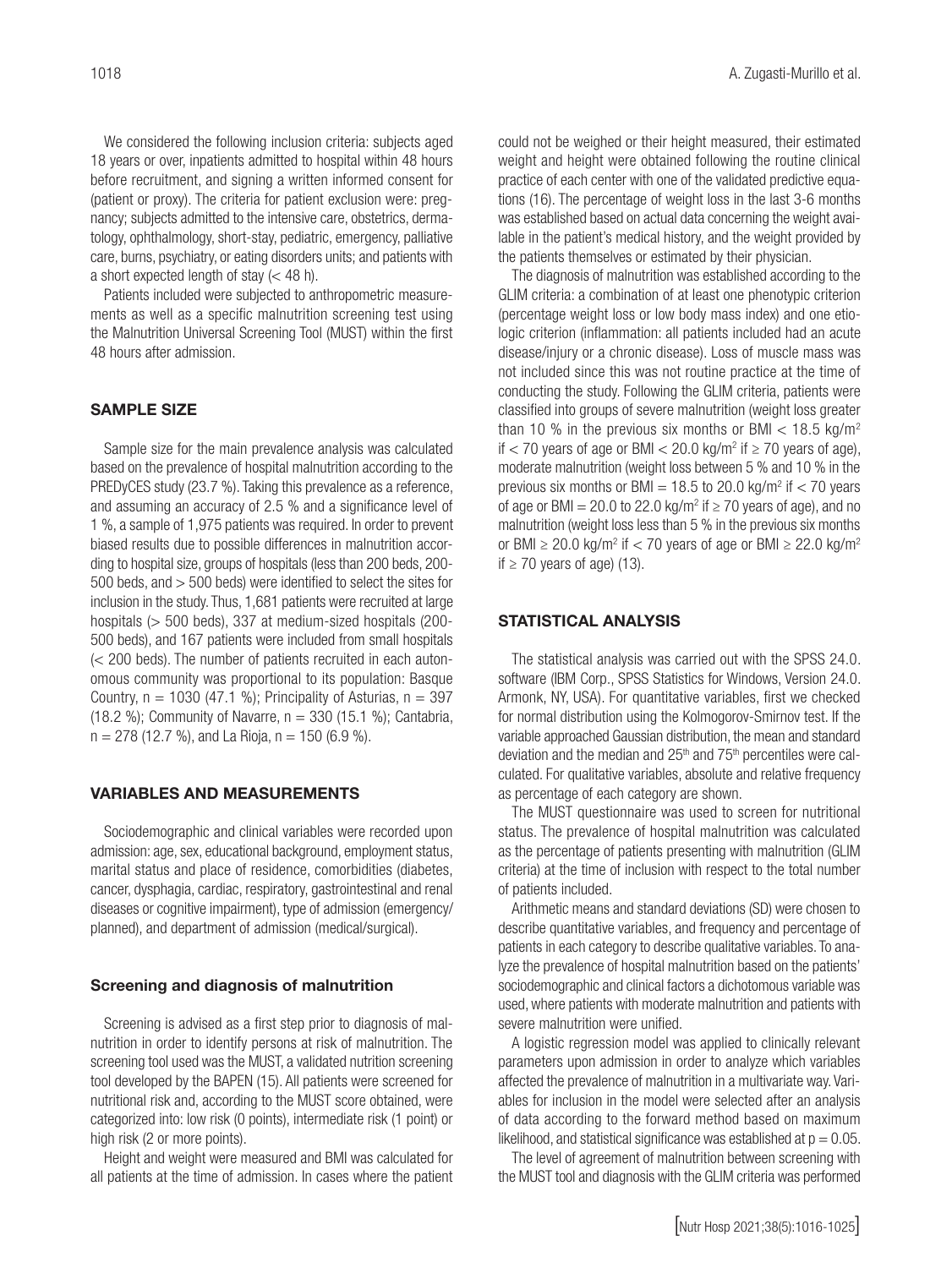| <b>Variables</b>                      | $n$ (%)        |
|---------------------------------------|----------------|
| Gender                                |                |
| Males                                 | 1,197 (54.8 %) |
| Females                               | 988 (45.2 %)   |
| Age (years)                           |                |
| mean (SD)                             | 67.1 (17.0)    |
| Age group (young/old patients)        |                |
| $< 65$ years                          | 868 (39.7)     |
| $\geq 65$ years                       | 1,317 (60.3)   |
| $<$ 70 years                          | 1,088 (49.8)   |
| $\geq 70$ years                       | 1,097 (50.2)   |
| BMI at admission (kg/m <sup>2</sup> ) |                |
| mean (SD)                             | 26.9(5.6)      |
| BMI groups (kg/m <sup>2</sup> )       |                |
| < 18.5                                | 61(2.8)        |
| 18.5-19.9                             | 77 (3.5)       |
| 20-24.9                               | 721 (33.0)     |
| 25-29.9                               | 802 (36.7)     |
| $\geq 30$                             | 524 (24.0)     |
| Residence                             |                |
| Home                                  | 2,070 (94.7)   |
| Nursing home                          | 101(4.6)       |
| Other                                 | 14(0.6)        |
| Personal status                       |                |
| Married/living with a partner         | 1,231 (56.3)   |
| Widowed                               | 461 (21.1%)    |
| Single                                | 342 (15.7%)    |
| Divorced or separated                 | 151 (6.9%)     |

# Table I. Demographic characteristics of the patients

#### Table II. Distribution of patients according to type of admission, disease, and co-morbidities

| <b>Variable</b>         | $n$ (%)      |
|-------------------------|--------------|
| Hospital admission type |              |
| Planned                 | 613(28.1)    |
| Emergency               | 1,572 (71.9) |
| Department              | 1435 (65.7)  |
| Medical                 | 750 (34.3)   |
| Surgical                |              |
| Comorbidities           |              |
| Cardiac disease         | 781 (35.7)   |
| Respiratory disease     | 621 (28.4)   |
| Digestive disease       | 512 (23.4)   |
| <b>Diabetes</b>         | 503 (23.0)   |
| Oncological disease     | 466 (21.3)   |
| Renal disease           | 347 (15.9)   |
| Dysphagia               | 212(9.7)     |
| Cognitive impairment    | 166 (7.6)    |

cipation of each community was proportional to the population registered in the Spanish National Statistics Institute (INE) for 2018 (18).

This study was approved by the Hospital Complex of Navarre Ethics Committee (EC) and the ECs of all participating centers. Patients included in the study signed an informed consent form. Participating sites with their corresponding investigators and research assistants are shown in table VI.

Seventeen hospitals in five autonomous communities in the north of Spain accepted the invitation to participate in the SeD-REno study. The population of these five communities represents approximately 10 % of the total population of Spain. The parti-

by calculating the weighted and linear kappa indexes, following Altman's criteria (17). McNemar's Chi-squared test was used for comparison of prevalence between MUST screening and GLIM criteria. To evaluate agreement, positive MUST screening is con-

sidered  $= 1 + 2$  and negative MUST screening  $= 0$ .

PARTICIPATING HOSPITALS

# **RESULTS**

# PATIENT CLINICAL AND DEMOGRAPHIC DATA

A total of 2,185 patients, 1,197 men (54.8 %) and 988 women (45.2 %), were included with a mean age of 67.1 (17.0) years (50.2 % aged  $\geq$  70 years). From the sample, 7.6 % were included from small hospitals (< 200 beds), 15.4 % at medium-sized hospitals (200-500 beds), and 76.9 % at large hospitals (> 500 beds). Most were emergency admissions (71.9 %). Two out of every three patients included (65.7 %) had a medical disease and only 34.3 % a surgical disease, the most common being cardiac (35.7 %) and respiratory (28.4 %) conditions. Upon admission, mean BMI was  $26.9$  (5.6) kg/m<sup>2</sup>; 2.8 % of patients had a BMI of  $<$  18.5 kg/m<sup>2</sup> and 24 % of patients had a BMI  $\geq$  30 kg/m<sup>2</sup>. The demographic characteristics and the distribution of patients according to type of admission, disease, and comorbidities are shown in tables I and II.

# SCREENING FOR AND DIAGNOSIS OF MALNUTRITION

The risk of malnutrition was 29.7 % (15.9 % high risk and 13.8 % medium risk) according to the MUST test. In patients  $\geq 70$ years of age risk was 33.1 % (18 % high and 15.1 % medium)  $(p < 0.001)$ . Malnutrition was observed in 29.7 % of patients according to the GLIM criteria (12.5 % severe and 17.2 % moderate). In patients aged  $\geq$  70 years malnutrition was observed in 34.8 % (14.7 % severe and 20.1 % moderate) (p < 0.001). Figure 1 shows the prevalence of malnutrition by age group. Agreement between screening and diagnosis (MUST and GLIM)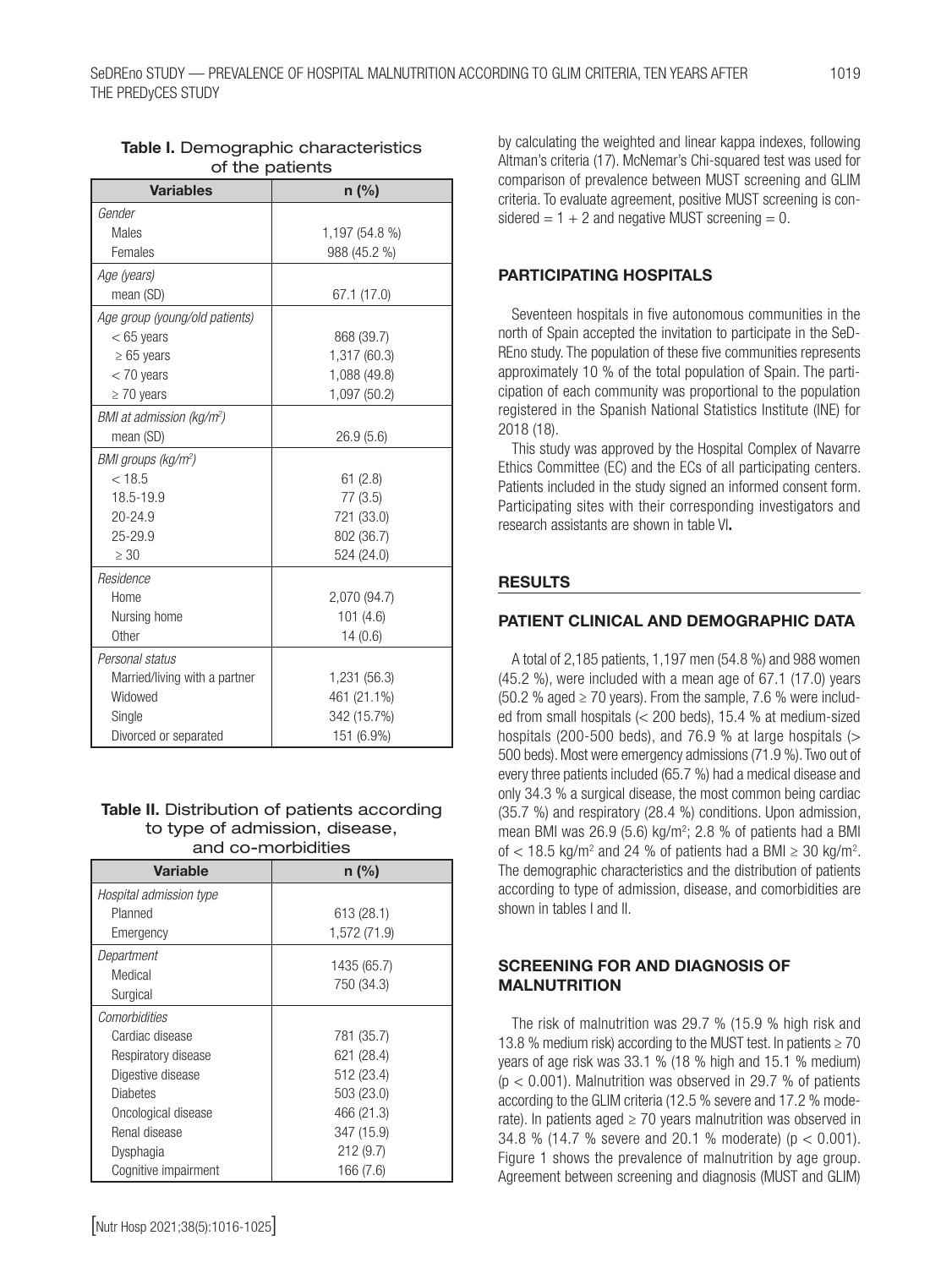

#### Figure 1.

Prevalence of malnutrition by age group according to MUST screening (high and medium risk) or GLIM criteria (moderate and severe). p-value: values of statistical significance in the comparison of prevalence between MUST screening and GLIM criteria. McNemar's Chi-squared test.

revealed a good kappa index ( $k = 0.703$ ;  $p < 0.001$ ) with 0.907 sensitivity and 0.779 specificity. In 82 % of patients a similar level of malnutrition was observed with both criteria. This agreement was higher in the non-malnutrition group with MUST screening (90.7 %) compared to that achieved in the moderate (63.5 %) or severe (59.7 %) groups.

#### ASSOCIATION BETWEEN CLINICAL VARIABLES AND MALNUTRITION

The analysis of the prevalence of malnutrition according to age, gender, type, and department upon hospital admission showed a significantly higher risk of malnutrition for elderly patients (aged  $\geq$  70) as compared to other subjects (aged  $<$  70), and for women as compared to men. Also, subjects admitted as emergency cases presented a higher risk of malnutrition than those whose hospital admission was scheduled. Malnutrition prevalence rate was higher in patients admitted to medical departments than in those admitted to surgical departments. Neither the size of the hospital nor the chronology of the disease (acute/chronic) were related to the prevalence of malnutrition (Table III).

The clinical conditions significantly associated upon admission with a higher prevalence of malnutrition were dysphagia (47.6 %; p < 0.001), cognitive impairment (43.4 %; p < 0.001), cancer (39.1 %;  $p < 0.001$ ), gastrointestinal disease (37.7 %;  $p < 0.001$ ), diabetes (34.8 %;  $p < 0.004$ ), and cardiovascular disease (33.4 %;  $p < 0.004$ ). Patients aged  $\geq 65$  years had more comorbidities ( $p < 0.001$ ), except for oncological disease (more frequent in the 55-64-years range). Patients with polypharmacy (reporting using  $\geq 7$  drugs in patients  $\leq 65$  years old; or  $\geq$  5 drugs in patients  $\geq$  65 years old upon admission) had a greater prevalence of malnutrition ( $p < 0.001$ ).

Malnutrition was associated with an increase in length of hospital stay ( $p < 0.001$ ) and death (10 %;  $p < 0.001$ ) (Table IV).

The multivariate analysis, however, ruled out age as an independent factor and only showed the following as independent risk factors for malnutrition: being female (OR: 1.396 [95 % CI: 1.127- 1.730]; p = 0.002), BMI (OR: 0.840 [95 % CI: 0.818-0.862];  $p < 0.001$ ), medical vs surgical diseases (OR: 0.616 [95 % CI: 0.483-0.784]; p < 0.001), diabetes (OR: 1.492 [95 % CI: 1.145- 1.945]; p = 0.003), cancer (OR: 1.494 [95 % CI: 1.169-1.909]; p = 0.001), gastrointestinal disorders (OR: 1.493 [95 % CI: 1.176- 1.896];  $p = 0.001$ , and number of drugs administered (OR: 1.054) [95 % CI: 1.027-1.082]; p < 0.001) (Table V).

#### **DISCUSSION**

To our understanding, SeDREno is the largest reported multicenter study in Europe, conducted in Spanish hospitals, in which the GLIM criteria were used to analyze the prevalence of malnutrition in the general population of adult patients admitted to hospital. The large number of patients from 17 hospitals and the cross-sectional design of nutritional assessment, according to real-life practice, support the validity of this study. Prospective information (average length of stay and mortality) was obtained from the patients' medical records upon discharge, and so there was no intervention other than the standard clinical practice at each of the participating centers.

Disease-related malnutrition is currently a major challenge for hospital health care.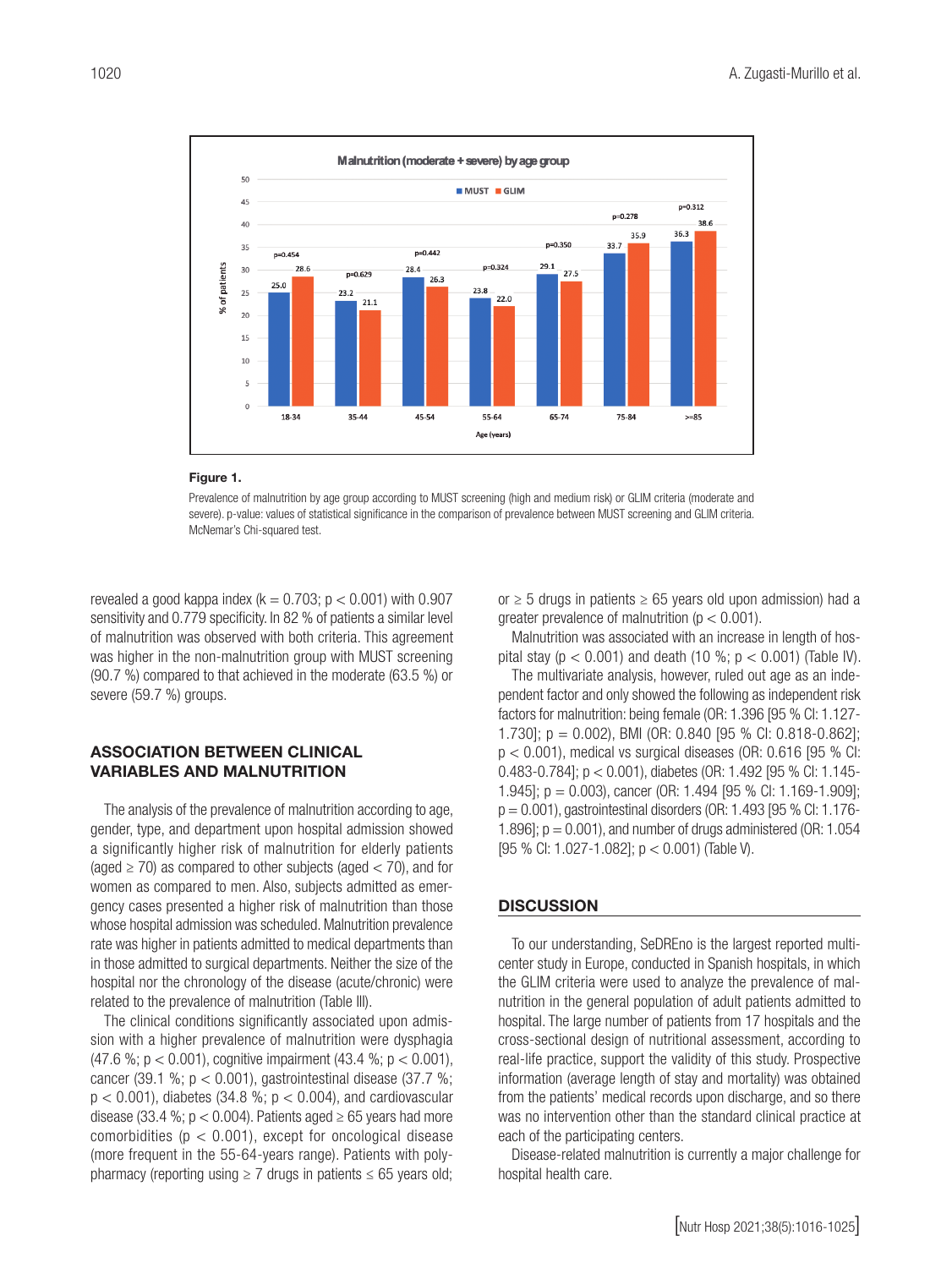|                                 | <b>MUST</b>               |               | <b>GLIM</b> |                           |                     |         |
|---------------------------------|---------------------------|---------------|-------------|---------------------------|---------------------|---------|
|                                 | Low                       | Medium + High | p-value     | No malnutrition           | <b>Malnutrition</b> | p-value |
| Total ( $n = 2185$ )            | 1537 (70.3)               | 648 (29.7)    |             | 1537 (70.3)               | 648 (29.7)          |         |
| Gender                          |                           |               |             |                           |                     |         |
| Male ( $n = 1197$ )             | 848 (70.8)                | 349 (29.2)    | 0.573       | 863 (72.1)                | 334 (27.9)          |         |
| Female ( $n = 988$ )            | 689 (69.7)                | 299 (30.3)    |             | 674 (68.2)                | 314 (31.8)          | 0.048   |
| Age                             |                           |               |             |                           |                     |         |
| $< 65$ years (n = 868)          | 650 (74.9)                | 218 (25.1)    |             | 661 (76.2)                | 207 (23.8)          |         |
| $\ge 65$ years (n = 1317)       | 887 (67.4)                | 430 (32.6)    | < 0.001     | 876 (66.5)                | 441 (33.5)          | 0.001   |
| Age                             |                           |               |             |                           |                     |         |
| $<$ 70 years (n = 1088)         | 803 (73.8)                | 285 (26.2)    |             | 822 (75.6)                | 266 (24.4)          |         |
| $\geq$ 70 years (n = 1097)      | 734 (66.9)                | 363 (33.1)    | < 0.001     | 715 (65.2)                | 382 (34.8)          | < 0.001 |
| Residence                       |                           |               |             |                           |                     |         |
| Home                            | 1476 (71.3)               | 594 (28.7)    |             | 1481 (71.5)               | 589 (28.5)          |         |
| Nursing home                    | 55 (54.5)                 | 46 (45.5)     | < 0.001     | 48 (47.5)                 | 53 (52.5)           | < 0.001 |
| Other                           | 6(42.9)                   | 8(57.1)       |             | 8(57.1)                   | 6(42.9)             |         |
| Hospital size                   |                           |               |             |                           |                     |         |
| Small $(< 200$ beds)            | 121 (72.5)                | 46 (27.5)     |             | 119 (71.3)                | 48 (28.7)           |         |
| Medium (200-500 beds)           | 238 (70.6)                | 99 (29.4)     | 0.808       | 236 (70.0)                | 101 (30.0)          | 0.959   |
| Large $(> 500$ beds)            | 1178 (70.1)               | 503 (29.9)    |             | 1182 (70.3)               | 499 (29.7)          |         |
| Type of admission               |                           |               |             |                           |                     |         |
| Planned ( $n = 613$ )           | 484 (79.0)                | 129 (21.0)    |             | 484 (79.0)                | 129 (21.0)          |         |
| Emergency ( $n = 1572$ )        | 1053 (67.0)               | 519 (33.0)    | < 0.001     | 1053 (67.0)               | 519 (33.0)          | < 0.001 |
| Department of admission         |                           |               |             |                           |                     |         |
| Medical ( $n = 1435$ )          | 933 (65.0)                | 502 (35.0)    |             | 942 (65.6)                | 493 (34.4)          |         |
| Surgical ( $n = 750$ )          | 604 (80.5)                | 146 (19.5)    | < 0.001     | 595 (79.3)                | 155 (20.7)          | < 0.001 |
| Chronology of disease           |                           |               |             |                           |                     |         |
| Acute ( $n = 1551$ )            | 1118 (72.1)               | 433 (27.9)    | 0.005       | 1105 (71.2)               | 446 (28.8)          |         |
| Chronic $(n = 634)$             | 419 (66.1)                | 215 (33.9)    |             | 432 (68.1)                | 202 (31.9)          | 0.149   |
| Diabetes mellitus               |                           |               |             |                           |                     |         |
| No                              | 1192 (70.9)               | 490 (29.1)    |             | 1209 (71.9)               | 473 (28.1)          |         |
| Yes                             | 345 (68.6)                | 158 (31.4)    | 0.326       | 328 (65.2)                | 175 (34.8)          | 0.004   |
|                                 |                           |               |             |                           |                     |         |
| Cancer<br>No                    | 1257 (73.1)               | 462 (26.9)    |             |                           | 466 (27.1)          |         |
| Yes                             | 280 (60.1)                | 186 (39.9)    | < 0.001     | 1253 (72.9)<br>284 (60.9) | 182 (39.1)          | < 0.001 |
| Dysphagia                       |                           |               |             |                           |                     |         |
| <b>No</b>                       | 1431 (72.5)               | 542 (27.5)    |             | 1426 (72.3)               | 547 (27.7)          |         |
| Yes                             | 106 (50.0)                |               | < 0.001     |                           |                     | < 0.001 |
|                                 |                           | 106 (50.0)    |             | 111 (52.4)                | 101 (47.6)          |         |
| Heart disease<br>N <sub>o</sub> | 998 (71.1)                |               |             |                           |                     |         |
| Yes                             |                           | 406 (28.9)    | 0.310       | 1017 (72.4)<br>520 (66.6) | 387 (27.6)          | 0.004   |
|                                 | 539 (69.0)                | 242 (31.0)    |             |                           | 261 (33.4)          |         |
| Respiratory disease             |                           |               |             |                           |                     |         |
| No                              | 1118 (71.5)<br>419 (67.5) | 446 (28.5)    | 0.064       | 1122 (71.7)               | 442 (28.3)          | 0.023   |
| Yes                             |                           | 202 (32.5)    |             | 415 (66.8)                | 206 (33.2)          |         |
| Gastrointestinal disease        |                           |               |             |                           |                     |         |
| No                              | 1219 (72.9)               | 454 (27.1)    | < 0.001     | 1218 (72.8)               | 455 (27.2)          | < 0.001 |
| Yes                             | 318 (62.1)                | 194 (37.9)    |             | 319 (62.3)                | 193 (37.7)          |         |
| Cognitive impairment            |                           |               |             |                           |                     |         |
| No                              | 1446 (71.6)               | 573 (28.4)    | < 0.001     | 1443 (71.5)               | 576 (28.5)          | < 0.001 |
| Yes                             | 91 (54.8)                 | 75 (45.2)     |             | 94 (56.6)                 | 72 (43.4)           |         |
| Kidney disease                  | 1307 (71.1)               | 531 (28.9)    |             | 1295 (70.5)               | 543 (29.5)          |         |
| No                              | 230 (66.3)                | 117 (33.7)    | 0.071       | 242 (69.7)                | 105 (30.3)          | 0.789   |
| Yes                             |                           |               |             |                           |                     |         |

# Table III. Prevalence of malnutrition (MUST and GLIM) according to patient characteristics, type of admission, primary admitting department, and comorbidity

*p-value: values of statistical significance in the comparison of nutritional status by patient characteristics. Pearson's Chi-squared test.*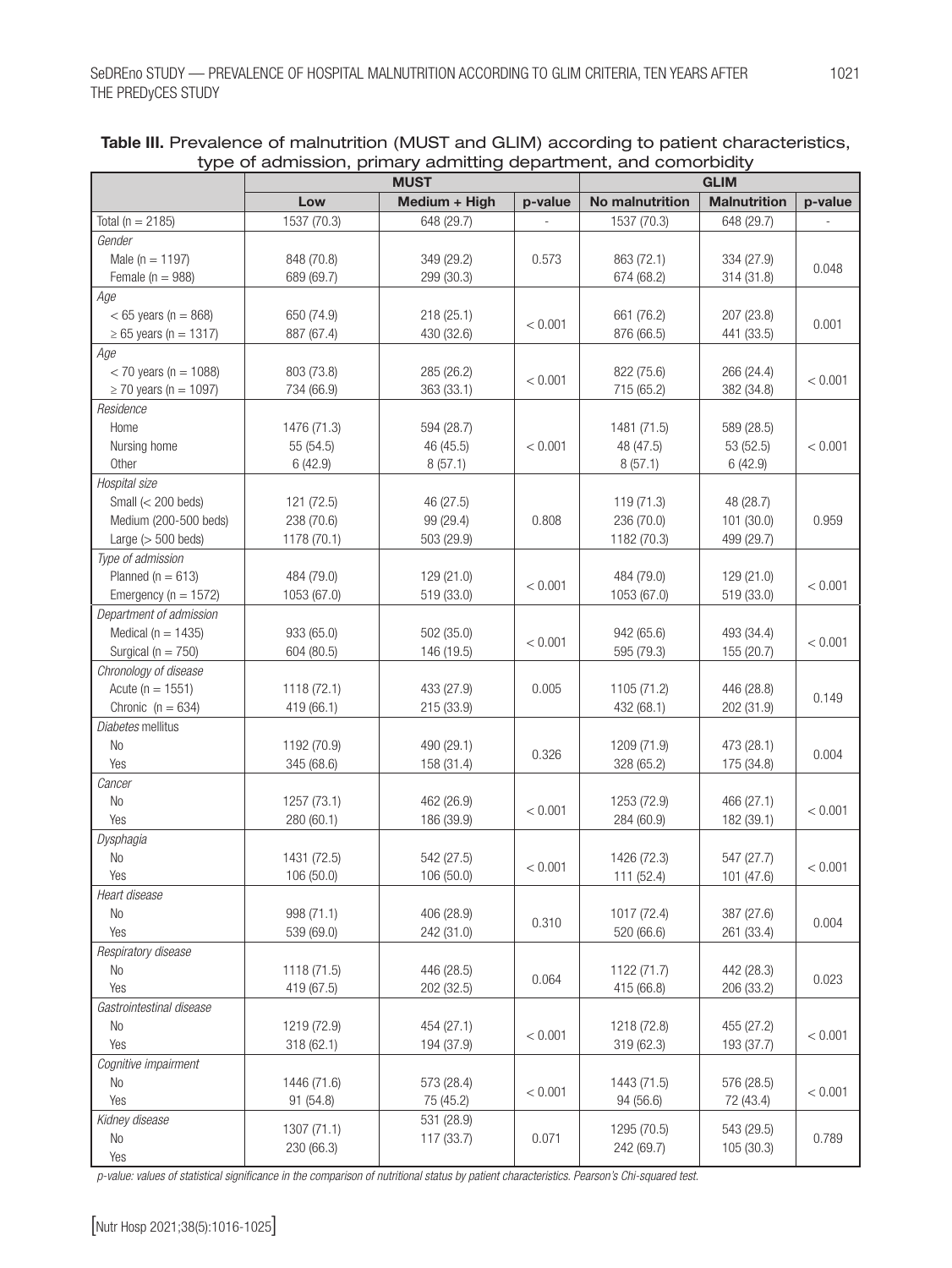|                                     | Non-malnourished | <b>Malnourished</b> | р       |
|-------------------------------------|------------------|---------------------|---------|
| Age (years), mean (SD)              | 65.8 (16.8)      | 69.9 (16.9)         | < 0.001 |
| Weight (kg), mean (SD)              | 76.8 (15.0)      | 65.9 (16.2)         | < 0.001 |
| BMI (kg/m <sup>2</sup> ), mean (SD) | 28.0(5.0)        | 24.3(5.6)           | < 0.001 |
| Number of drugs, mean (SD)          | 5.5(4.5)         | 6.8(4.6)            | < 0.001 |
| Polypharmacy (%)                    | 47.4             | 60.6                | < 0.001 |
| Widowed (%)                         | 18.5             | 27.3                | < 0.001 |
| Hospitalization days, median (IQR)  | $5(3-8)$         | $6(4-10)$           | < 0.001 |
| Death $(\%)$                        | 3.5              | 10                  | < 0.001 |

# Table IV. Patient characteristics according to nutritional status (GLIM criteria)

*SD: standard deviation; IQR: interquartile range. Comparison using Student's t-test or the Mann-Whitney U-test* 

| <b>Variable</b>                                              | <b>Univariate analysis</b> |         | <b>Multivariate analysis</b> |         |  |
|--------------------------------------------------------------|----------------------------|---------|------------------------------|---------|--|
|                                                              | OR [95 % CI]               | p       | OR [95 % CI]                 | p       |  |
| Age (years)                                                  | 1.015 [1.009-1.021]        | < 0.001 |                              | 0.304   |  |
| Age ( $<$ 65 vs $\ge$ 65 years)                              | 1.608 [1.325-1.951]        | < 0.001 |                              | 0.114   |  |
| Age $(< 70$ vs $\geq 70$ years)                              | 1.651 [1.371-1.988]        | < 0.001 |                              | 0.190   |  |
| Gender (males vs females)                                    | 1.204 [1.001-1.447]        | 0.048   | 1.396 [1.127-1.730]          | 0.002   |  |
| BMI ( $kg/m2$ )                                              | 0.845 [0.825-0.865]        | < 0.001 | 0.840 [0.818-0.862]          | < 0.001 |  |
| BMI (< 30 kg/m <sup>2</sup> vs $\geq$ 30 kg/m <sup>2</sup> ) | 0.437 [0.342-0.558]        | < 0.001 |                              | 0.568   |  |
| Residence (home vs nursing home/others)                      | 2.649 [1.815-3.866]        | < 0.001 |                              | 0.856   |  |
| Type of admission (planned vs emergency)                     | 1.849 [1.483-2.306]        | < 0.001 |                              | 0.489   |  |
| Disease at admission (medical vs surgical)                   | 0.498 [0.404-0.613]        | < 0.001 | 0.616 [0.483-0.784]          | < 0.001 |  |
| Chronology of disease (acute vs chronic)                     | 1.158 [0.948-1.415]        | 0.149   |                              |         |  |
| Diabetes (yes vs no)                                         | 1.364 [1.103-1.686]        | 0.004   | 1.492 [1.145-1.945]          | 0.003   |  |
| Cancer (yes vs no)                                           | 1.723 [1.391-2.135]        | < 0.001 | 1.494 [1.169-1.909]          | 0.001   |  |
| Dysphagia (yes vs no)                                        | 2.372 [1.80-3.161]         | < 0.001 |                              | 0.159   |  |
| Heart disease (yes vs no)                                    | 1.319 [1.092-1.594]        | 0.004   |                              | 0.323   |  |
| Respiratory disease (yes vs no)                              | 1.260 [1.032-1.539]        | 0.024   |                              | 0.348   |  |
| Gastrointestinal disease (yes vs no)                         | 1.620 [1.315-1.995]        | < 0.001 | 1.493 [1.176-1.896]          | 0.001   |  |
| Cognitive impairment (yes vs no)                             | 1.919 [1.391-2.647]        | < 0.001 |                              | 0.872   |  |
| Number of drugs administered                                 | 1.064 [1.043-1.085]        | < 0.001 | 1.054 [1.027-1.082]          | < 0.001 |  |
| Polypharmacy (no vs yes)                                     | 1.708 [1.417-2.059]        | < 0.001 |                              | 0.804   |  |

#### Table V. Univariate and multivariate logistic regression analysis

Its high prevalence and its implications at a clinical and economic level, with increased morbidity rates, lengths of hospital stay, and readmission rates (2,3,6,10,12,19), mean that this problem must be addressed from the time of admission.

ESPEN advises screening with NRS-2002 (20); however, the screening test performed in our study was the MUST (validated by the BAPEN for outpatient, hospitalized, and institutionalized adult patients), according to standard practice and in accordance with the recommendations for screening the adult population drafted by the Multidisciplinary Consensus on the Approach to Hospital Malnutrition in Spain, 2011 (21). In our study, having considered

the sum of medium and high risks (MUST =  $1 + MUST = 2$ ) as positive risk of malnutrition, as in other publications (22,23), screening results matched those obtained with GLIM criteria. This coincidence is a casual result as they are not exactly the same patients, and only in 82 % of cases do the risk of malnutrition and the degree of malnutrition with GLIM criteria coincide. In the remainder there were differences in the detection of degree of severity, which was higher with MUST, as would be expected of a screening test.

This high agreement between MUST screening and GLIM criteria is in line with recent results published by Bellanti et al., which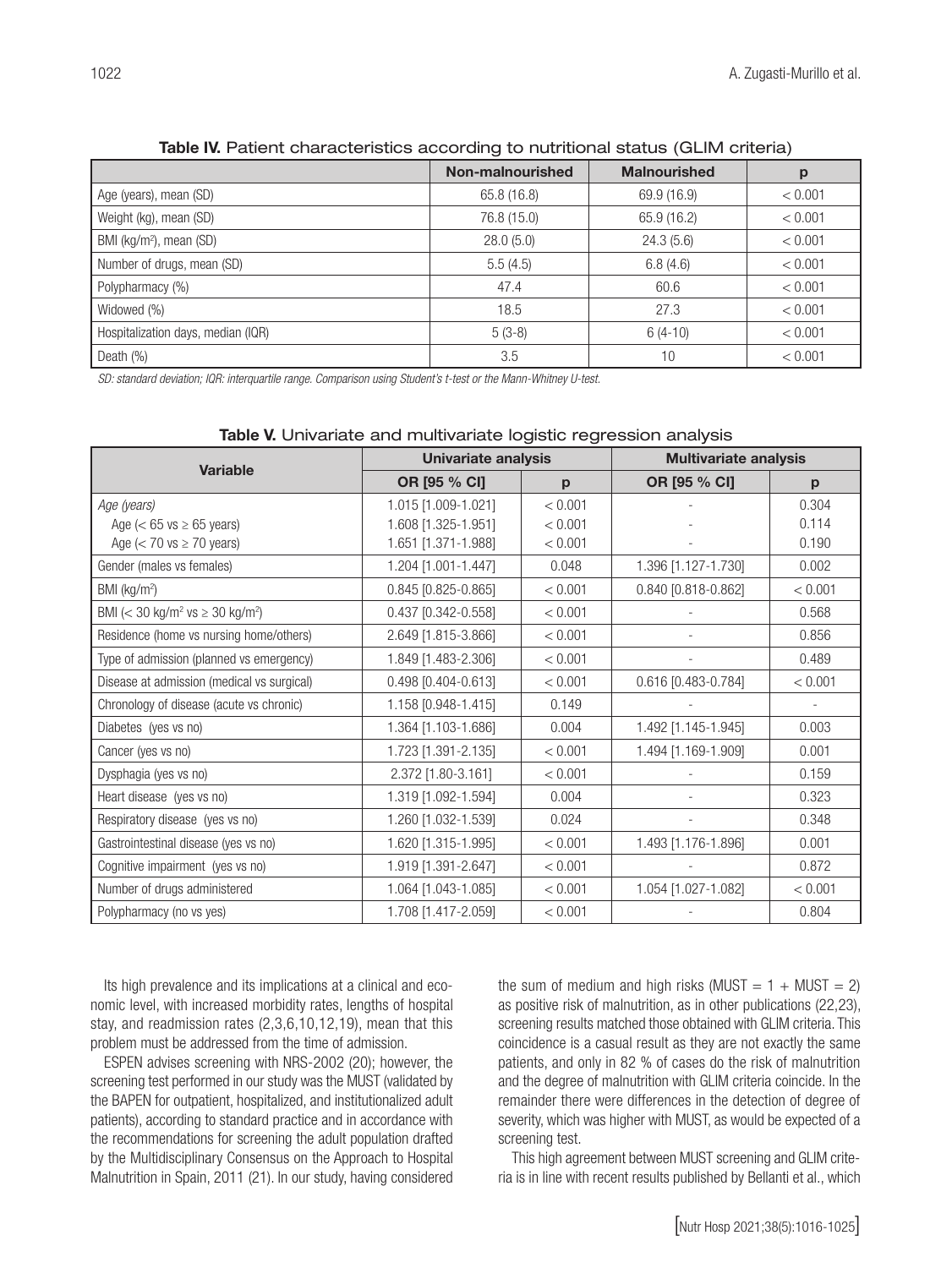| <b>Hospital</b>                            | <b>Researcher</b>    | <b>Monitor</b>                           | n patients | % patients |
|--------------------------------------------|----------------------|------------------------------------------|------------|------------|
| Hospital Universitario Donostia            | Carmen Ripa          | Larraitz Leunda                          | 268        | 12.3       |
| Complejo Hospitalario de Navarra           | Ana Zugasti          | Estrella Petrina                         | 265        | 12.1       |
| Hospital Universitario Cruces              | Rebeca Sánchez       | Estrella Diego                           | 220        | 10.1       |
| Hospital Universitario Central de Asturias | Francisco Villazón   | Lorena Suárez                            | 220        | 10.1       |
| Hospital Universitario Valdecilla          | Coral Montalbán      | Ángela González                          | 213        | 9.7        |
| Hospital Universitario Araba               | Carmen Fernández     | Leire Garaizábal                         | 190        | 8.7        |
| Hospital Universitario Basurto             | Laura Calles         | Alba Zabalegui                           | 155        | 7.1        |
| Hospital San Pedro                         | Ángela Martín        | M <sup>a</sup> Jesús Chinchetru          | 150        | 6.9        |
| Hospital Universitario de Cabueñes         | María Riestra        | Brenda Veiquela                          | 111        | 5.1        |
| Hospital Universitario Galdácano           | Maddalen Dublang     | Sara Valle Rodríguez-Navas               | 95         | 4.3        |
| Hospital San Agustín                       | Josefa Rengel        | Belinda Suárez Cuesta                    | 66         | 3.0        |
| Hospital Sierrallana                       | Margarita Díez       | María Dolores Andreu                     | 65         | 3.0        |
| Hospital Reina Sofía                       | Javier Agorreta      | Francisco Javier Basterra                | 41         | 1.9        |
| Hospital de Zumárraga                      | José Luis Salsamendi | M <sup>a</sup> Isabel Fernández González | 41         | 1.9        |
| Hospital de Mendaro                        | Ihintza Larrañaga    | Olga Valbuena                            | 40         | 1.8        |
| Hospital García Orcoyen                    | María Luisa Abínzano | Vanesa Jarne                             | 24         | 1.1        |
| Hospital Oncológico Donostia               | Olatz Olariaga       | Ana Cristina Riestra                     | 21         | 1.0        |

Table VI. SeDREno study collaborators and number of patients recruited

showed that MUST is a better tool than Subjective Global Assessment (SGA) and NRS-2002 for detecting malnutrition in hospitalized elderly patients diagnosed using the new GLIM criteria (22).

The risk of malnutrition upon admission observed in this study is similar to that of other Spanish studies that used the MUST screening tool and showed a prevalence of 26.9 % (24), 28.8 % (7) and 31.5 % (25). These rates are higher than those found in other European populations. A study in the Netherlands (19) , where the screening of patient nutritional status upon admission has been standard practice since 2007, data were collected from 564,063 hospitalized patients over a seven-year period, observing a prevalence of malnutrition between 13.7 % and 14.9 % using the Short Nutrition Assessment Questionnaire (SNAQ ≥ 3) or the Malnutrition Universal Screening Tool (MUST  $\geq$  2), respectively, similar to the figures obtained in our study, where 15.9 % of the population had a high risk of malnutrition, as evaluated using the MUST tool.

The prevalence of malnutrition was six points higher than that obtained 10 years earlier in the PREDyCES study (3), but similar to other, more recent studies on a hospitalized Spanish adult population (7). This suggests that the use of different tools is not sufficient to justify the increased prevalence. In other studies using GLIM criteria, the prevalence of malnutrition was different according to countries, but higher than in ours. Thus, in a study conducted in Brazil in 601 admitted patients the prevalence of malnutrition was 41.6 %, according to GLIM criteria (26) . In Japan, the study by Matsumoto et al. in 409 hospitalized patients over one month showed a prevalence of malnutrition using GLIM criteria of 33 % (27), which is the same figure found in a multicenter study in Canada, where retrospectively applying GLIM criteria to a sample of 784 patients revealed a prevalence of malnutrition of 33.29 % (28).

Regardless of the tools or the criteria used, virtually all published studies on hospital malnutrition have identified age as a factor associated with an increased prevalence of DRM (3,19,29,30). A review by Elia and Stratton highlights that age itself is a better predictor of poor prognosis than any screening test for malnutrition (31). In all concomitant diseases the prevalence of malnutrition increased with age, except for cancer patients. Both when using MUST and GLIM, the prevalence of malnutrition in our study increased with age, affecting one in every three patients aged  $\geq$  70 years. This effect could partly justify the increase in the prevalence of malnutrition as compared to the PREDyCES study, since the proportion of people aged over 65 years and over 70 years in the studied population was higher ( $\geq 65$  years: 55 % vs 60 %;  $\ge$  70 years 43 % vs 50 %). Spain's population pyramid is continuing its ageing process with a progressive increase in mean age and the proportion of population over the age of 65 (from 16.6 % in 2009 to 19.4 % in 2019) (18), although it remains slightly below the average for the EU (20.3 %) (32).

It should be noted that, unlike other studies like the PREDy-CES (3), the statistical significance of age as an independent risk factor for malnutrition disappeared in the multivariate analysis model when other factors such as comorbidities or the number of drugs taken were included, suggesting that its influence on the increased risk of malnutrition is partly due to these other factors whose frequency also increases with age.

The most common comorbidities in the population studied were heart, respiratory, and gastrointestinal diseases, diabetes, and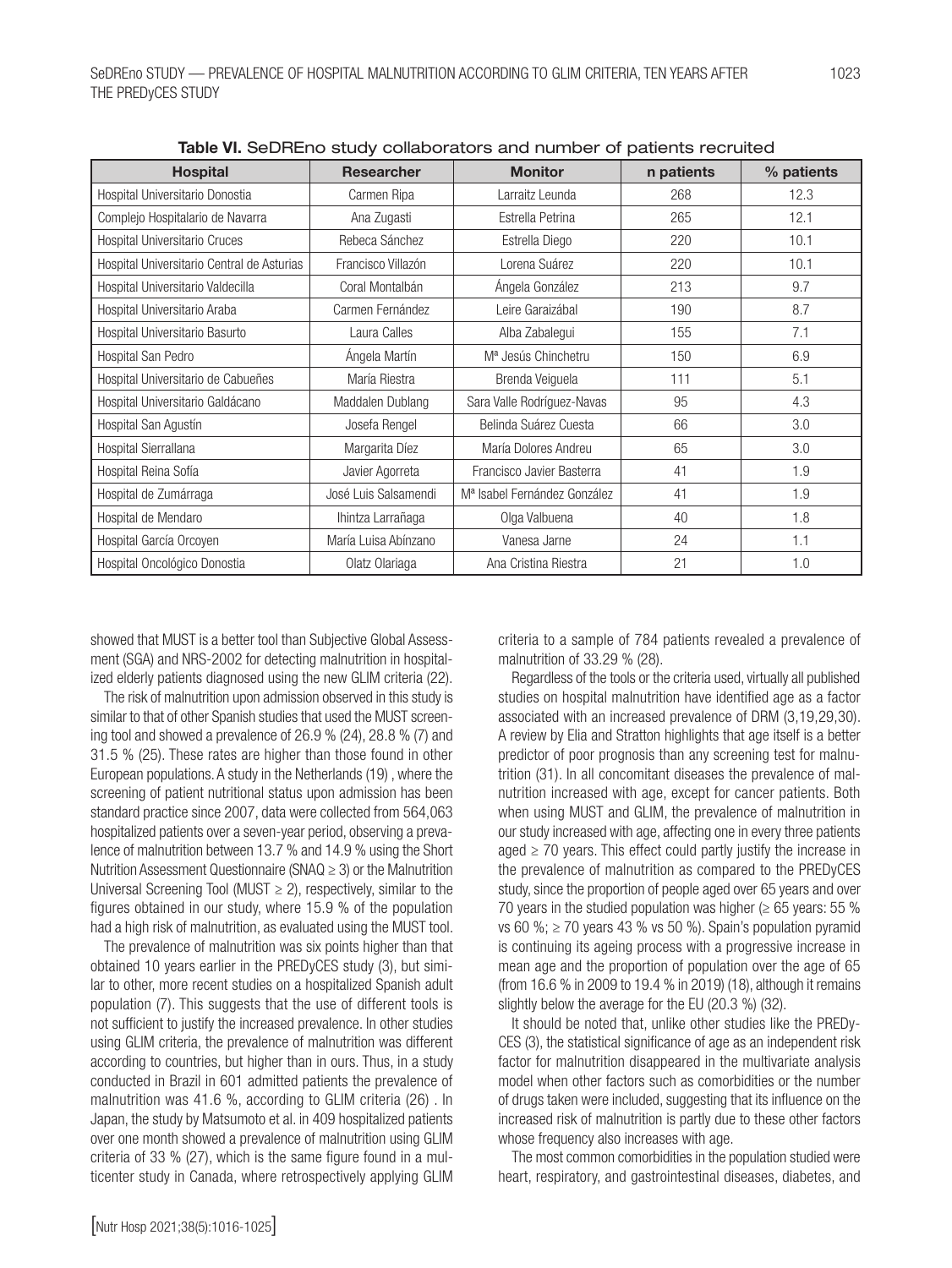oncological conditions, with a higher prevalence of malnutrition in patients with dysphagia, cognitive impairment, cancer, gastrointestinal diseases, diabetes, and cardiovascular disease. Like age, dysphagia, a clinical condition associated with a higher prevalence of malnutrition identified in other studies as an independent risk factor, lost its statistical significance in the regression model when other factors were included, such as the comorbidities that are associated with it.

Regarding diabetes, it is notable that the prevalence found in the SeDREno study (34.8 %) was somewhat higher than in the PREDyCES (30.1 %) (3) and other previously published studies (21.2 % in the VIDA study), although in the latter, one of the inclusion criteria was patients aged  $\geq 65$  years admitted exclusively to internal medicine wards (2). Because diabetes has been shown to be a risk factor, this increased presence in the studied population, along with the age and diagnostic criteria used, may have influenced the increase in DRM when compared to data from 10 years ago.

Our study has several strengths: it is the Spanish and European real-life study with the largest sample of hospitalized adult patients to analyze malnutrition according to the new GLIM criteria. Data were recorded at hospitals of different sizes and in a wide geographical area (17 hospitals in five autonomous communities), including all kinds of diseases and departments, which enables speaking of a general population as opposed to many of the published studies that analyze populations with specific characteristics or comorbidities.

It should be noted that there is an increasing number of publications that evaluate agreement between DRM risk screening (MUST and others) and GLIM diagnostic criteria. This kind of approach ultimately aims to confirm whether there is a real need to conduct screening prior to diagnosis, as it does not seem to make sense for diagnostic criteria to be less demanding than screening. Thus, the search for agreement between screening tools and GLIM criteria is a subject of current interest. Our study also has some potential limitations. The fact that it was conducted in the northern part of the country does not allow extrapolation to the state-wide population as the PREDyCES study does. However, the patient sample is larger (2,185 patients compared to 1,706 in the PRDEyCES). Moreover, in both, the percentage of men in the study population was the same, and mean BMI was only slightly higher in the SeDREno study. On the other hand, although the difference in mean age was four years, the ageing of the Spanish population should be taken into account as it has increased by 2.6 years in the last 10 years with an increase in the population segment over 65 years of age, which has risen from 16.6 % to 19.40 % (18). Another limitation of our study is the fact that we did not assess the loss of muscle mass to evaluate malnutrition in accordance with the GLIM criteria. At the time of conducting the study, it was not routine practice to assess muscle mass, which is the reason for not including it as a criterion. However, aware of this bias, it was proposed as an improvement and muscle mass evaluation was included in the following edition of the study (SeDREno-2 study), conducted in 2020 (not yet published).

Another source of bias could be that some patients' weight loss in the last three to six months was actually not measured, but was estimated or reported. It should be noted that this is a real-life study and, as such, it reflects everyday reality, where we sometimes deal with patients whose clinical condition prevents taking a measurement of their weight for various reasons — for example, if they cannot get out of bed or stand.

## **CONCLUSION**

The results of our study again show a high prevalence of disease-related malnutrition in hospitalized patients, and its increase in Spain over the last 10 years, in line with the ageing of the population. In the SeDREno study nearly one in three patients was malnourished. Taking into account the consequences of malnutrition in both clinical and economic terms, the systematic evaluation of the nutritional status of patients upon admission and during their hospital stay by means of simple screening tools should be considered a priority, as it would allow early detection and the implementation of nutritional interventions that would benefit both patients and, in economic terms, the healthcare system.

#### REFERENCES

- 1. Cuerda C, Álvarez J, Ramos P, Abánades JC, García-De-lorenzo A, Gil P, et al. Prevalence of malnutrition in subjects over 65 years of age in the community of Madrid. The DREAM + 65 study. Nutr Hosp [Internet] 2016 [cited 2021 Feb 4];33(2):263-9. Available from: https://pubmed.ncbi.nlm.nih.gov/27238783/. DOI: 10.20960/nh.101
- 2. París AS, García JM, Gómez-Candela C, Burgos R, Martín Á, Matía P, et al. Malnutrition prevalence in hospitalized elderly diabetic patients. Nutr Hosp 2013;28(3):592-9.
- 3. Álvarez-Hernández J, Planas Vila M, León-Sanz M, García de Lorenzo A, Celaya-Pérez S, García-Lorda P, et al. Prevalencia y costes de la malnutrición en pacientes hospitalizados; estudio PREDyCES®. Nutr Hosp [Internet] 2012 [cited 2021 Jan 30];27(4):1049-59. Available from: http://scielo.isciii.es/scielo.php?script=sci\_arttext&pid=S0212-16112012000400012&lng=es&nrm=iso&tlng=en
- 4. Burgos R, Joaquín C, Blay C, Vaqué C. Disease-related malnutrition in hospitalized chronic patients with complex needs. Clin Nutr [Internet] 2020 [cited 2021 Feb 2];39(5):1447-53. Available from: https://pubmed.ncbi.nlm.nih. gov/31256806/. DOI: 10.1016/j.clnu.2019.06.006
- 5. Morán-López JM, Piedra León M, Enciso Izquierdo FJ, Amado Señaris JA, Luengo Pérez LM. Searching for a nutritional screening tool. The value of an analytical method when staff trained in clinical nutrition is not available. Endocrinol Diabetes y Nutr [Internet] 2018 [cited 2021 Feb 2];65(8):439-43. Available from: https://pubmed.ncbi.nlm.nih.gov/30042050/. DOI: 10.1016/j. endien.2018.03.016
- 6. Torres Torres B, Ballesteros-Pomar MD, García Calvo S, Castro Lozano MÁ, de la Fuente Salvador B, Izaola Jáuregui O, et al. Repercusiones clínicas y económicas de la desnutrición relacionada con la enfermedad en un servicio quirúrgico. Nutr Hosp [Internet] 2018 [cited 2021 Feb 2];35(2):384-91. Available from: https://pubmed.ncbi.nlm.nih.gov/29756973/. DOI: 10.20960/ nh.1315
- 7. Castro-Vega I, Veses Martín S, Cantero Llorca J, Barrios Marta C, Monzó Albiach N, Bañuls Morant C, et al. Prevalencia de riesgo de desnutrición y desnutrición establecida en población ambulatoria, institucionalizada y hospitalizada en un departamento de salud. Nutr Hosp [Internet] 2017 [cited 2021 Feb 2];34(4):889-98. Available from: https://pubmed.ncbi.nlm.nih. gov/29095014/. DOI: 10.20960/nh.847
- 8. Sánchez-Rodríguez D, Marco E, Annweiler C, Ronquillo-Moreno N, Tortosa A, Vázquez-Ibar O, et al. Malnutrition in postacute geriatric care: Basic ESPEN diagnosis and etiology based diagnoses analyzed by length of stay, in-hospital